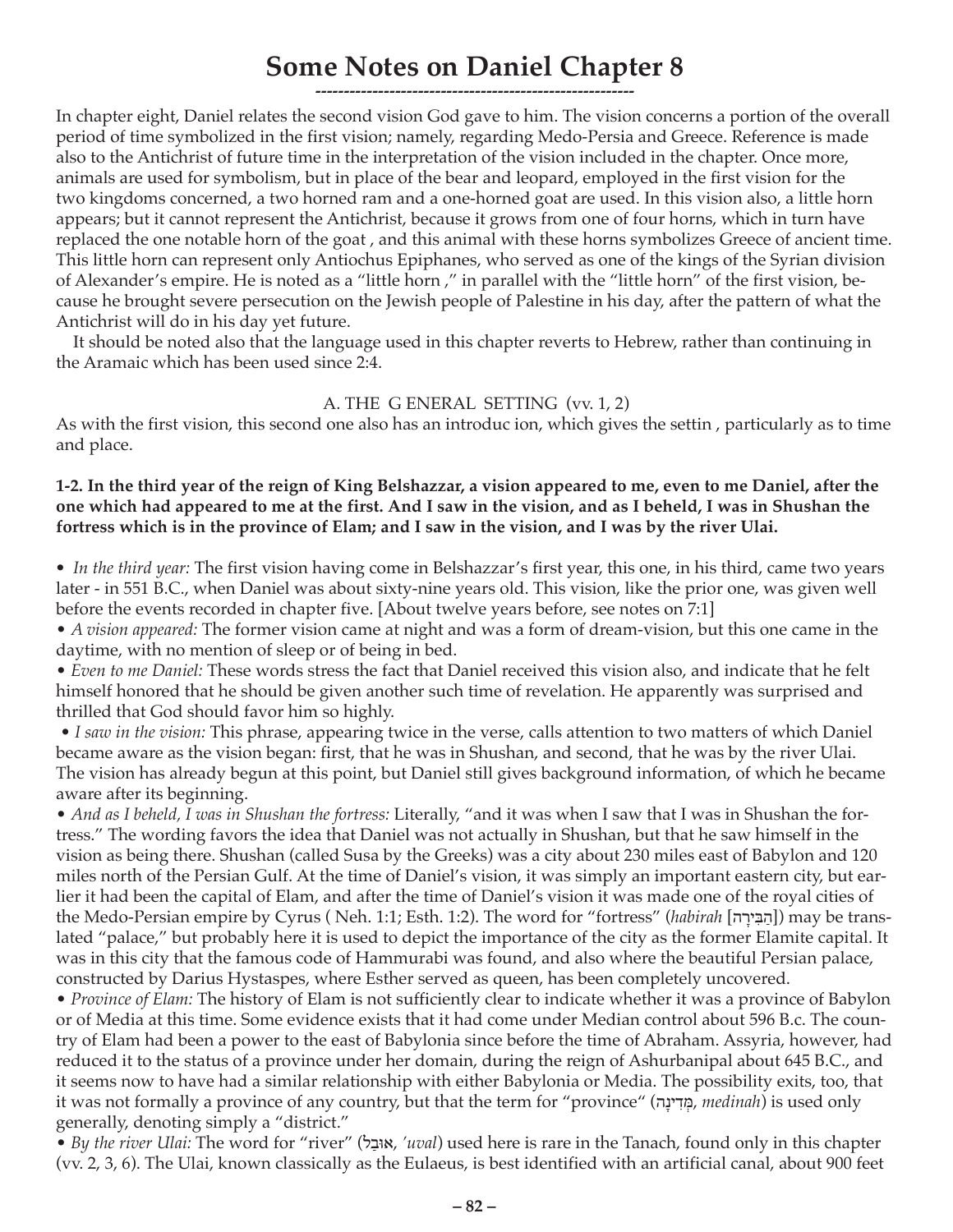wide, which flowed between the Choaspes and the Coprates Rivers, passing close to Shushan on the northeast.

B. The Vision Proper (vv. 3–4)

**8:3–4. I looked up, and there was a ram standing beside the canal. He had two horns. The two horns were long, but one was longer than the other, and the longer one came up last. I saw the ram charging to the west, the north, and the south. No animal could stand against him, and there was no rescue from his power. He did whatever he wanted and became great.**

Though Daniel's vision as a whole continues through verse twenty six, the vision proper is confined to verses three to fourteen, with verses fifteen to twenty-six being given to interpretation.

• *A ram:* A ram, the first of the two symbolic animals of this vision, is now introduced. The verse implies that the ram was already present as Daniel first saw himself in vision by the river. Not far from him stood this animal, symbolizing the "kings of Media and Persia," (v. 20). "A ram" is literally "one ram," and the significance of the number is to make clear that what Daniel saw was a single ram, with the two horns now described. Ammianus Marcellinus, a fourth century historian, states that the Persian ruler bore the head of a ram as he stood at the head of the army.

• *It had two horns:* Rams normally have two horns, but these were unique. As Daniel watched, one began to grow later than the other and then became higher. The symbolism is clear from Medo-Persian history. Before Cyrus came to power, Media was already a major power, having, for instance helped Babylonia defeat Assyria in 612 B.C. Persia, on the other hand, was a small country at the time, lying to the south, holding less thatn 50,000 square miles. But Cyrus, on coming to power there, succeeded in gaining control over powerful Media to the north (c. 550 B.C.), and then making Persia the greater of the two. With these combined, he moved on to establish the vast Medo-Persian empire.

• *Westward and northward and southward:* Daniel observed as the ram began to push or butt with his head in three direcdtions: west, north, and south. The symbolism is that Medo-Persia would similarly make conquest primarily in these three directions. The conquests of Cyrus and his successors were mainly to the west (Babylonia, Syria, Asia Minor) the direcdtion noted first, with the later expansion northward (Armenia and the Caspian Sea region) and southward (Egypt and Ethiopia). Some conquest to the east was made, but not of the signicance of those in the other directions.

• *No beast could stand:* Apparently Daniel now saw other animals, unnamed and undescribed, enter the vision and seek to hinder the ram, but none were able. The comparative ease with which Cyrus was able to conquer other nations is a matter of history. Having established himself as master of Persia and Media combined, he moved across northern Mesopotamia to Asia Minor almost unopposed. There he defeated the wealthy Croessus and then marched back east and against Babylon, which also was taken easily. All this was predicted through Isaiah (45:1-3) a century and a half earlier, when he stated that God "would make the crooked places straight" before this ruler.

• *He did as he pleased:* Because no beast could withstand the ram, and there was no one who could help any do this, the ram was able to push quite as he willed. The word for "became great" (הגְדִיל, *higdil*) may be translated "did great things," but the thought is still that by so doing he became great in power in the world of his day. Medo-Persia became the greatest empire in amount of territory controlled of all empires until its day.

# **8:5**. **As I was observing, a male goat appeared, coming from the west across the surface of the entire earth without touching the ground. The goat had a conspicuous horn between his eyes.**

• *A he-goat came:* The words translated "he-goat" mean literally "buck of the goats" ( עֲפִיר־הָעָזִים, *tzepir hā'izzim*). This animal, according to verse twenty one, symbolizes the "king of Greece." No particular king is in mind, for the same verse makes the "prominent horn" symbolic of the first king, Alexander. The goat itself is best taken as a representative of the country, over which a series of kings would rule. Compared with a ram, a he-goat has greater strength and agility, features significant in the symbolism.

• *From the west:* Greece lay to the west of Medo-Persia, and Alexander came from that direction as he moved into the Medo-Persian realm. The indication that he crossed the face of the whole earth accords with the vast amount of territory which he conquered for Greece, even more than Medo-Perisa had controlled.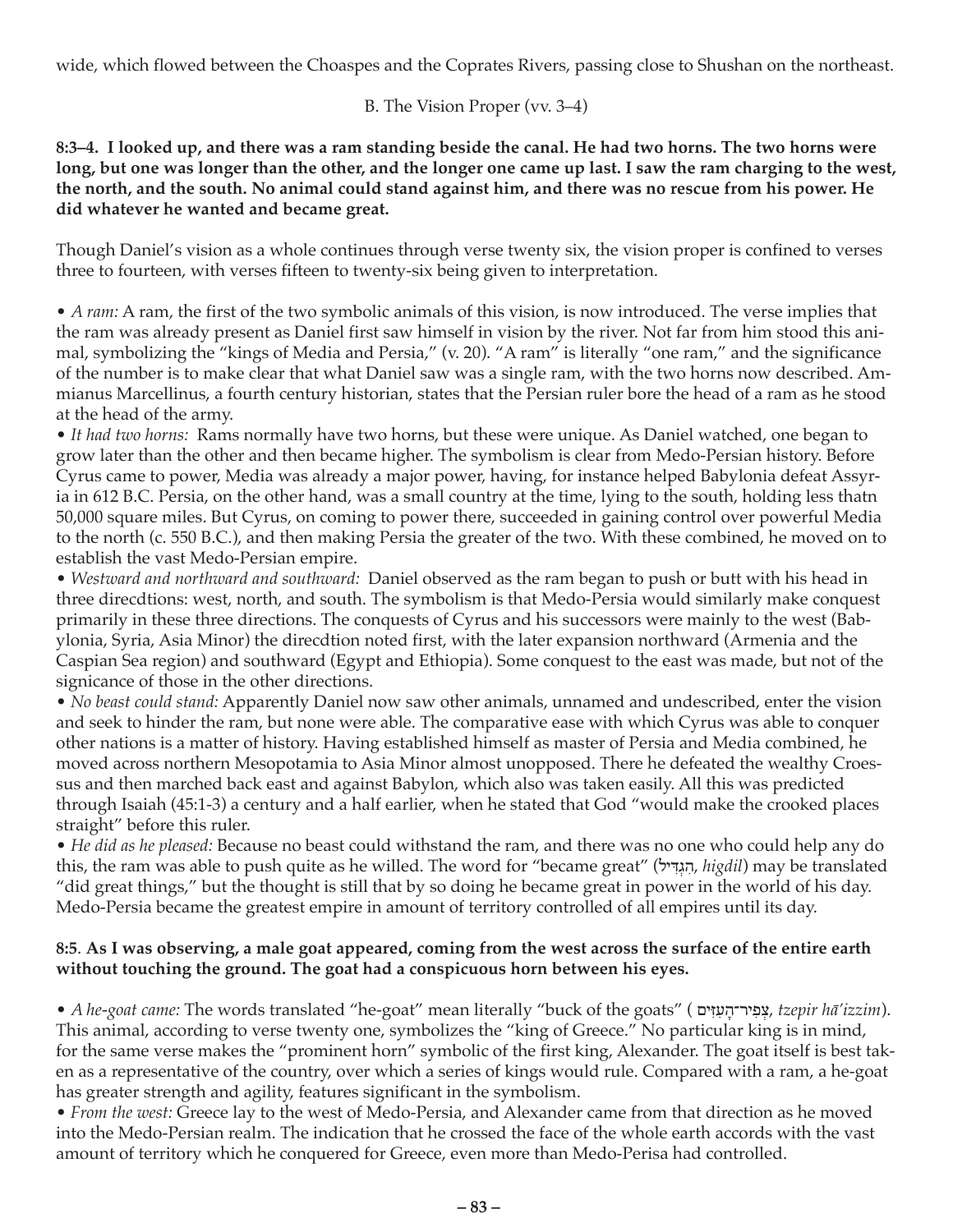• *With- out touching the ground:* The thought is that Alexander's conquest was with great speed; cf. the four wings of the leopard in 7:6.

• *A prominent horn:* This phrase is literally "a horn of vision" (זוּת ָח ן ֶר ֶק, *qeren chāzut*). Comparing this with the parallel phrase in verse twenty-one, "the great horn" (קָרֶן חָזוּת, *qeren chāzut*), the thought of height, something easily seen, comes to mind, leading to the translation " prominent." As noted, the horn symbolizes Alexander the Great (cf. v. 21). Goats, like rams, normally have two horns; therefore this horn is unusual. The significance is that Alexander would be unusual, one of the great military strategists of history. He was born in 356 B.C., himself the son of a great conqueror, Philip of Macedon. His father had already united Greece with Macedonia and was planning to fight Persia, when he was murdered. Alexander was only twenty when he succeeded his father as king in 336 B.C., having been educated under the instruction of the famed Aristotle. He moved against the Persians a year and a half later, in 334 B.C.

## **6–7 He came toward the two-horned ram I had seen standing beside the canal and rushed at him with savage fury. I saw him approaching the ram, and infuriated with him, he struck the ram, shattering his two horns, and the ram was not strong enough to stand against him. The goat threw him to the ground and trampled him, and there was no one to rescue the ram from his power.**

**•** *the two-horned ram*: Daniel observed the goat drawing near to the ram, as both were ready for combat. The words translated "two-horned" mean literaily "the master of the two horns" (םִיַנ ָר ְקּ ַה ל ַע ַבּ לִאַי ָה, *hā'ayil ba'al haqerānaim*), but in such a phrase *ba'al* is best taken as merely a word of relation. With about 35,000 troops, Alexander crossed the Hellespont, thereby coming immediately into Persian territory. Not far away was the Granicus River, which he found necessary to cross and where a large Persian force awaited him.

• *savage fury*: Daniel watched as the goat encountered the ram in combat. "The fury of his power" (בְּחַמַּת כֹּח speaks of infuriated strength. The word for "fury" comes from a root meaning "to be hot." Hatred for the Persians had built up within the Greeks since the days of Cyrus, because of constant tension and quarreling. Normal strength becomes heightened when backed by emotional heat. With this, Alexander joined in battle at the Granicus in 334 B.C., and later in two other vital encounters.

• *No strength in the ram:* Daniel watched as the ram was bested by the goat, his two horns broken and his strength made to vanish. The Persian force at Granicus, as in the two later battles, was larger than Alexander's, but the Greeks won. This left the way clear for freeing Grecian cities of Asia Minor from their hated Persian masters, which was the next order of business. The following year witnessed the second of the major encounters, this time at Issus in the Taurus mountains. The Persian king himself, Darius III, had come to take command now, but the result was the same. Next followed the famous siege of Tyre and later the occupation of all Egypt. Alexander then led his troops on an extensive march all the way east to the Tigris, where, near the site of old Nineveh, he met the Persians for the third time, at the battle of Gaugemela (also called after Arbella), in the fall of 331 B.C. The Persians had assembled there a still larger host of troops, but once more to no avail; and this left the entire Medo-Persian holdings open before the young Grecian conqueror.

• *He cast him ... and trampled him:* Daniel saw the goat not only knock the ram to the ground, but then trample him with his sharp hooves. Alexander not only defeated the Persians these three times, but moved on to occupy all their land. He captured and sacked Shushan, Ecbatana, and Persepolis in turn, and then marched all the way to the Indus River and even across it, before turning south to the Indian Ocean and finally back to Babylon. The conquest and humiliation of Persia was complete.

## **8 Then the male goat became very great, but when he became powerful, the large horn was shattered. Four conspicuous horns came up in its place, pointing toward the four winds of heaven.**

• *Became very great:* This is the same phrase as used regarding the ram in verse four, except for the addition of "very." It could be translated "did very great things," but the thought would still be that the goat became very great, so as to be able to do them. The addition of the adverb "very" (דֹא ְמ, *me'od*) is apparently meant to indicate that the he-goat became greater than the ram.

• *large horn was shattered:* Daniel does not state what happened in the vision to cause the great horn to be broken, but this detail is not needed to see the intended symbolism. Alexander died when he had just subjected all Medo- Persia to himself. On returning to Babylon from the east, he was taken with a severe fever, and in June, 323 B.C., died at the age of thirty- two. He had left his home country over eleven years before, and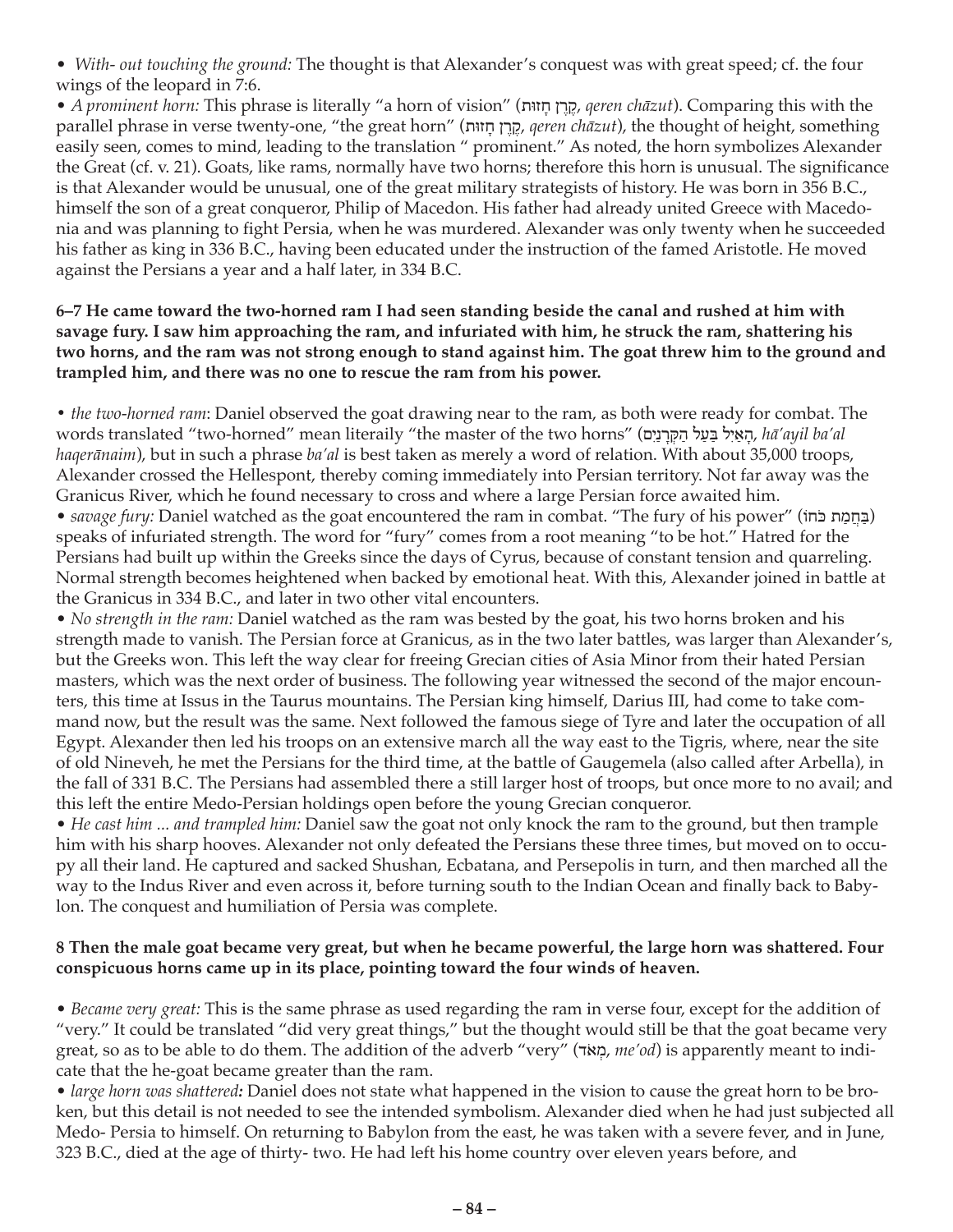apparently never returned. He was taken in death, a young military genius, cut off at the height of achievement and power.

•*Four conspicuous horns:* The word "conspicuous" is the same as that used in verse five, but it is used here without the preceding construct word "horn." Its use appears to be adverbial, giving the literal translation: "there came up prominently four in its place." This development is symbolic of the dividing of Alexander's vast holdings between four of his generals: Cassander receiving Macedonia and Greece; Lysimachus, Thrace and much of Asia Minor; Seleucus, Syria and vast regions to the east; and Ptolemy, Egypt. For a while a fifth, Antigonus, held territory in Asia Minor, but in 301 B.C. he was over- thrown. It should be noted that the imagery employed in the vision does not imply, correctly, that Alexander himself divided the empire. He did not; the fourfold division came rather as a result of extensive fighting among the generals during twenty-two years. • *The four winds:* Reference is to the four directions: Cassander to the west, Lysimachus to the north, Seleucus to the east, and Ptolemy to the south.

#### **9 From one of them a little horn emerged and grew extensively toward the south and the east and toward the beautiful land.**

• *a little horn:* All the horns which Daniel saw grow on the he-goat grew contrary to nature: the one horn, then four horns in its place, and afterward another horn apparently growing out of one of the four. The symbolism of this single horn is clear. From one of the divisions would emerge a king of unusual significance, of which Daniel was now to take note. The king symbolized is commonly and correctly identified as Antiochus Epiphanes, who became the eighth ruler over the domain of Seleucus, reigning from 175 to 164 B.C. He is brought into the vision because of his exploits against the Jews in Palestine—exploits which correspond to the symbolic descriptions of this horn in the following verses.

• *emerged:* Literally, "went out from littleness." The thought is that the horn emerged from a state of being small, then grew larger as Daniel watched. This is the same idea as that which was expressed in 7:8, 24-26 regarding the "little horn" of Daniel's first vision. The Hebrew word used for "littleness" here (ה ָיר ִע ְצּ ִמ, *mitzirāh*) is the same word as the one used in the Aramaic there (הָעֵירָה, zeiērāh), though in a different construction. The two kings symbolized are not the same, however, for in the first vision it was the Antichrist, still to appear in the future, and here it is Antiochus Epiphanes of ancient history. The reason for symbolizing both as a little horn is that the one prefigures the other. Antiochus Epiphanes is sometimes called the antichrist of the Old Testament; that is, the one who brought suffering to the Jews in his day, in the pattern of what the real Antichrist will do during the Great Tribulation (compare 7: 24-26 and 9: 27 with 8: 10-1 3 ). From what Antiochus did to Jews in his day, therefore, one may know the general pattern of what the Antichrist will do to them in the future.

• *became very great:* Antiochus Epiphanes ascended the throne following the murder of his brother, the former king, Seleucus Philopator. The son of Seleucus, named Demetrius, the rightful heir to the throne, still lived, but he was held as hostage in Rome. Antiochus succeeded in obtaining the throne largely through flattery and bribery, as indicated in 11: 21 (which see). Thus his beginning was small, since he was not even the rightful heir. When once crowned, however, he assumed the name Epiphanes, meaning "illustrious," by which he sought to attract attention and admiration to himself. Being extremely proud, his own self- estimate always outweighed his accomplishments; but still he did make significant conquests, which were of sufficient importance to warrant the description that he "became very great."

• *south ... east ... beautiful land:* The conquests of Antiochus were mainly in respect to the areas here indicated. As to the south, he made gains against Egypt (cf. 1Macc 1:16–19); as to the east, he campaigned in Mesopotamia, particularly Armenia; (cf. 1Macc 3:21–37) and as to the "glorious land" (Palestine), he came to exercise full domination over the land of the Jews. The word for "the beautiful land" means literally "the glory" (הַצֶּבִי, *hatzevi*), but the identification with Palestine is clear both from a comparison with 11:16, 41, where the full term (י ִב ְצּ ַץ־ה ֶר ֶא,*' eretz hatzevi*) is used, and also from the fact that one could expect this form of designation to refer to God's chosen land. Geographically, Palestine lay between the other two areas of Antiochus' conquests. Palestine had been an object of dispute between the dynasties of Ptolemy and Seleucus since the day of the division, but was now under the rule of the Seleucids. It was taken from the Ptolemies in a series of battles between Antiochus III, father of Antiochus Epiphanes, and Ptolemy V in the years 202- 198 B.C. Antiochus Epihanes now sought to force new religious and civic ways upon the Jews.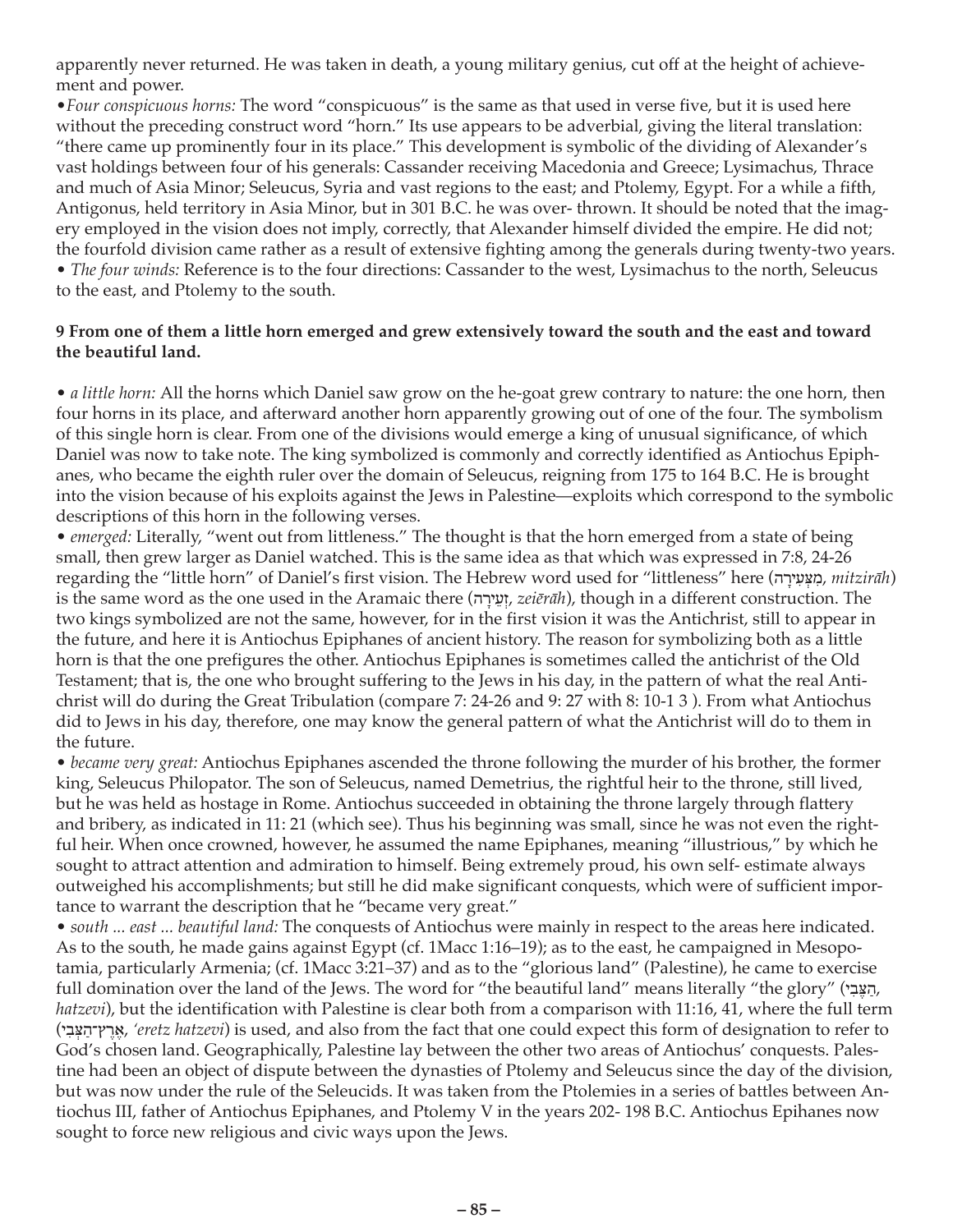# **10 It grew as high as the heavenly host, made some of the stars and some of the host fall to the earth, and trampled them.**

**•** *heavenly host* – The manner in which Antiochus became great in respect to Palestine is now presented. The symbolism shows the goat somehow pressing even against the host of heaven, meaning the stars (Jer. 33: 22). How this may have been depicted in the vision is not described, but the significance is clear. The host of heaven, or stars, refers to the people of God (cf. 12:3; Gen. 15:5; 22:17; Ex. 12:41), and the symbolism is that Antiochus would oppress God's people, the Jews, in their land (cf. v. 24).

• *made some of the stars and some of the host fall to the earth* – Further detail is now given. The goat was seen to cast some of the host down to the earth. "Stars" likely explains the identity of the "host," making "and" to carry the thought of "even." Reference is to the large number of Jews whom Antiochus put to death because of their resistance to his unfair regulations.

• *Trampled them:* Daniel saw the goat now trample the stars with his feet, symbolizing the degree of persecution which Antiochus effected on the Jews. His desire was to force them to become Grecian in their thinking and ways. The Jews resisted and were made to suffer for it. Two passages from 1Maccabees, where the most detail is given, provide an indication of how Antiochus "trampled" the people.

And after two years' time the king [Antiochus] sent his chief collector of tribute unto the cities of Judah; and he came unto Jerusalem with a great multitude. And he spake words of peace unto them, in deceit; and they gave him credence. And he fell suddenly upon the city, and smote it very sore, and destroyed much people of Israel. And when he had taken the spoils of the city, he set it on fire, and pulled down the houses and the walls thereof round about. And the women and the children took they captive, and took possession of the cattle (1: 29-32).

And many of the people were gathered unto them, every one that forsook the law; and they committed evils in the land, and drove the Israelites into hiding places, wherever they could find a refuge. And on the fifteenth day of the month Chaseleu, in the hundred forty and fifth year, they built an abomination of desolation upon the altar, and built altars in the cities of Judah round about. And they burnt incense at the doors of their houses, and in the streets. And having rent in pieces the books of the law which they found, they burnt them with fire. And where was found with any a book of the covenant, or if any found pleasure in the law, the king's commandment was that they should put him to death. Thus did they according to their might unto the Israelites every month, to as many as were found in the cities. And on the twenty-fifth day of the month they sacrificed upon the altar, which was upon the altar of burnt offering. And, according to the commandment, they put to death women that had caused their children to be circumcised. And they hanged the infants about their necks, and plundered their houses, and slew them that had circumcised them (1: 52-61)

## **11 It made itself great, even up to the Prince of the host; and by him the regular ceremonial observances were taken away and the place of his sanctuary was cast away.**

• *even up to the Prince of the host*: Now some specific anti-Jewish matters are cited. The verbal form of "made itself great" (הָגְדִיל, *higdil*) is the same as in verses four and eight, where it is rendered "became great" but the context calls here for this changed translation. It is true that the word for "even . . . against" (דְעָד, *ve'ad*) carries the idea of extent, "even to"; but to magnify oneself "even to" the Prince means basically "even against." The subject in mind cannot be the horn, but the person, Antiochus. "The Prince" must be God Himself, and not merely some earthly representative, such as the high priest Onias (as some hold); because verse twenty-five identifies him as "Prince of princes." "The host " refers to the Jews, whose Prince was God.

• *By him the regular ceremonial observances:* The way in which Antiochus magnified himself is now indicated. "By him" (נּוּ ֶמּ ִמ, *mimenu*), referring to Antiochus as agent, is preferable to "from him," referring to God as being deprived. It would be strange to speak of God as being deprived of sacrifices by a human being. The word for "regular ceremonial observances" (תְּמִיד, tamid) means literally "continuousness," used also in 8:12, 13; 11:31; 12:11. The context in each instance points clearly to the idea of something which was continuous in action involving the Temple; and that could only be the regular ceremonial observances. All that Antiochus ordered was brought to an end. Another passage from 1 Maccabees (1:41-50) reveals the fulfillment of this prophetic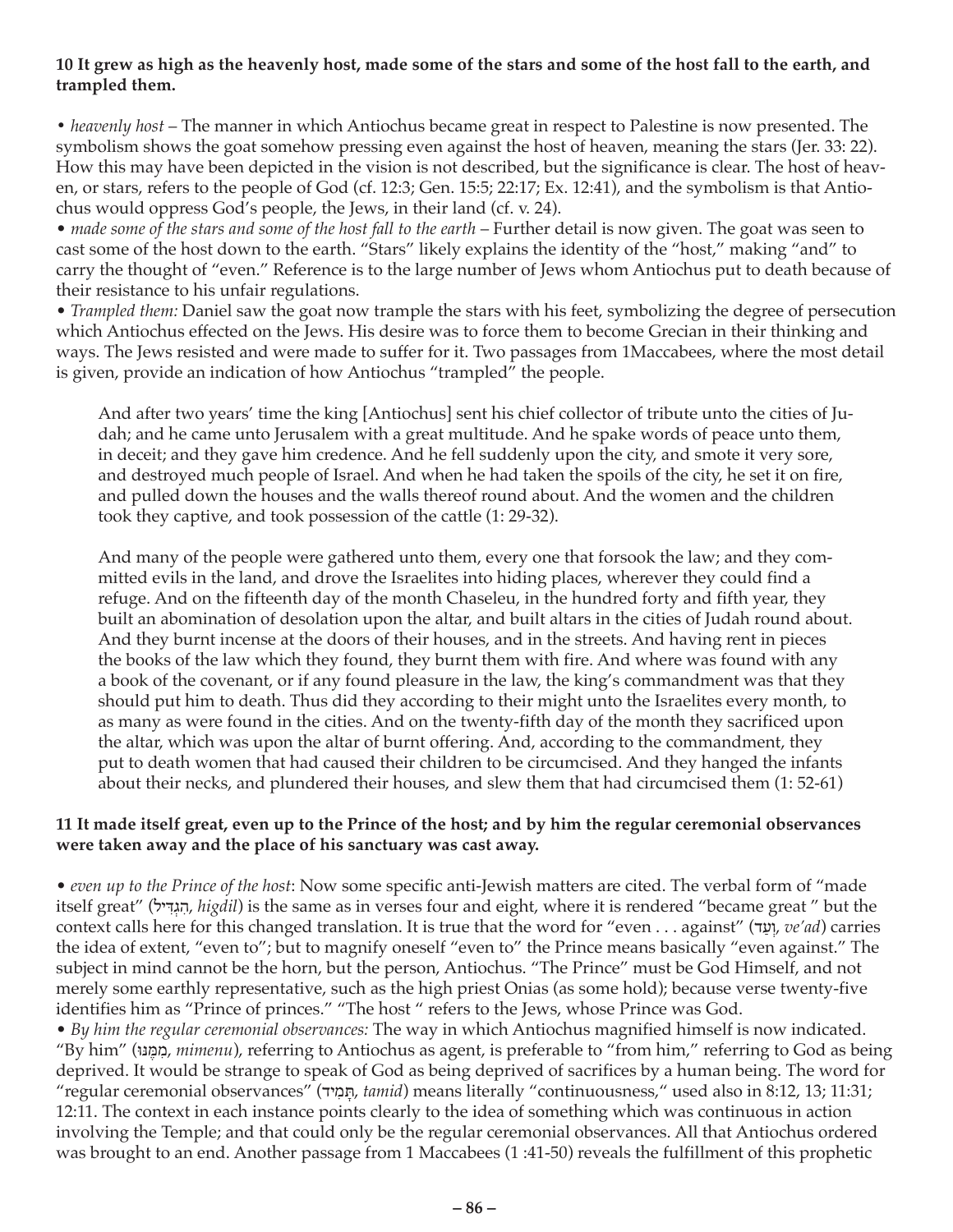And the king [Antiochus] wrote to his whole kingdom that all should be as one people, and every one should abandon his customs. And all the heathen agreed to the commandment of the king. Yea, many of the Israelites found pleasure in his religion, and sacrificed unto idols, and profaned the sabbath. And the kings sent letters by messengers unto Jerusalem and the cities of Judah, that they should follow the foreign customs of the land, and keep burnt offerings, and sacrifices, and drink offerings out of the sanctuary; and that they should profane sabbaths and festival days; and pollute sanctuary and priests; build altars, and groves, and idol temples, and sacrifice swine's flesh, and unclean animals; that they should also leave their sons uncircumcised, make their souls abominable with all manner of uncleanness and profanation: to the end they might forget the law, and change all the ordinances. And whosoever would not do according to the commandment of the king, he should die. [2Macc 6:1–11]

• *place of of his sanctuary:* The word for "place" (וןֹכ ְמ, *mechōn*), from the verb וןּכּ) *kūn*) meaning "to stand," is used specifically elsewhere of the place (habitation, dwelling) of God (Ex. 15:17; 1 Kings 8: 13, 39, 43) ; and is best so taken here. Though evidence is lacking that Antiochus actually destroyed the Temple as a building, he did desecrate it terribly, as another quotation (1: 20-24) shows—a passage which immediately follows a statement regarding his conquest in Egypt.

And after that Antiochus had smitten Egypt, he returned in the hundred forty and third year; and he went up against Israel, and he went up against Jerusalem with a great multitude. And he entered in arrogance into the sanctuary, and took the golden altar, and the candlestick of light, and all the vessels thereof , and the table of the shewbread, and the pouring vessels, and the vials, and the censers of gold, and the vail, and the crowns, and the golden ornaments that were on the front of the temple; and he scaled the gold off. And he took the silver and the gold, and the precious vessels; and he took the hidden treasures which he found. And having taken all, he departed into his land . And he made a massacre , and spoke very arrogantly. (1Macc 1:39-40)

# **12 And on account of transgression the host will be given over to the horn along with the regular sacrifice; and it will fling truth to the ground and perform its will and prosper.**

**•** *the host:* The same word (א ָב ָצ, *tzāva'*) is used here as in verse eleven, and reference must be to the Jews again. Since, unlike its use in verse eleven, it is used here without the article, this reference may be to only a part of the total nation, whereas then it was to all. Historically, Antiochus did kill many thousands, but not all.

• *along with the regular sacrifice:* The word for "regular sacrifice" is the same as in verse eleven (which see). The word for "along with" is the preposition עָל, 'al, normally meaning "upon." It can also mean "with" in the sense of one thing acompanying another, and is best so taken here. The thought is that, as Antiochus was permitted by God to take away the regular ceremonial observances, as indicated in verse eleven, so he was permitted to take a host of the Jewish people.

• *of transgression:* The Hebrew phrase can be rendered as here, "of transgression," meaning transgression by Antiochus, or "because of transgression," meaning transgression by the Jews, for which God permitted this carnage. Either makes good sense, but the former must be preferred because the same word for "transgression" (ע ַשׁ ָפ, *pesha'*) is used in verse thirteen clearly for the actions of Antiochus. What he did, in slaughtering Jews and forcing such changes in the Mosaic ordinances, constituted, indeed, great transgression in the sight of God.

• *fling truth to the ground:* Truth always lies in what God says and does. The true religion was found in God's revelation, as set forth particularly in the Mosaic legislation. This revelation Antiochus was casting to the ground, and he attempted to substitute the false religion of Greece.

• *He acted and prospered:* The thought is that Antiochus really did these shocking things, and still prospered in it. The Jewish people, no doubt, wondered why God should let him continue doing them and apparently prosper.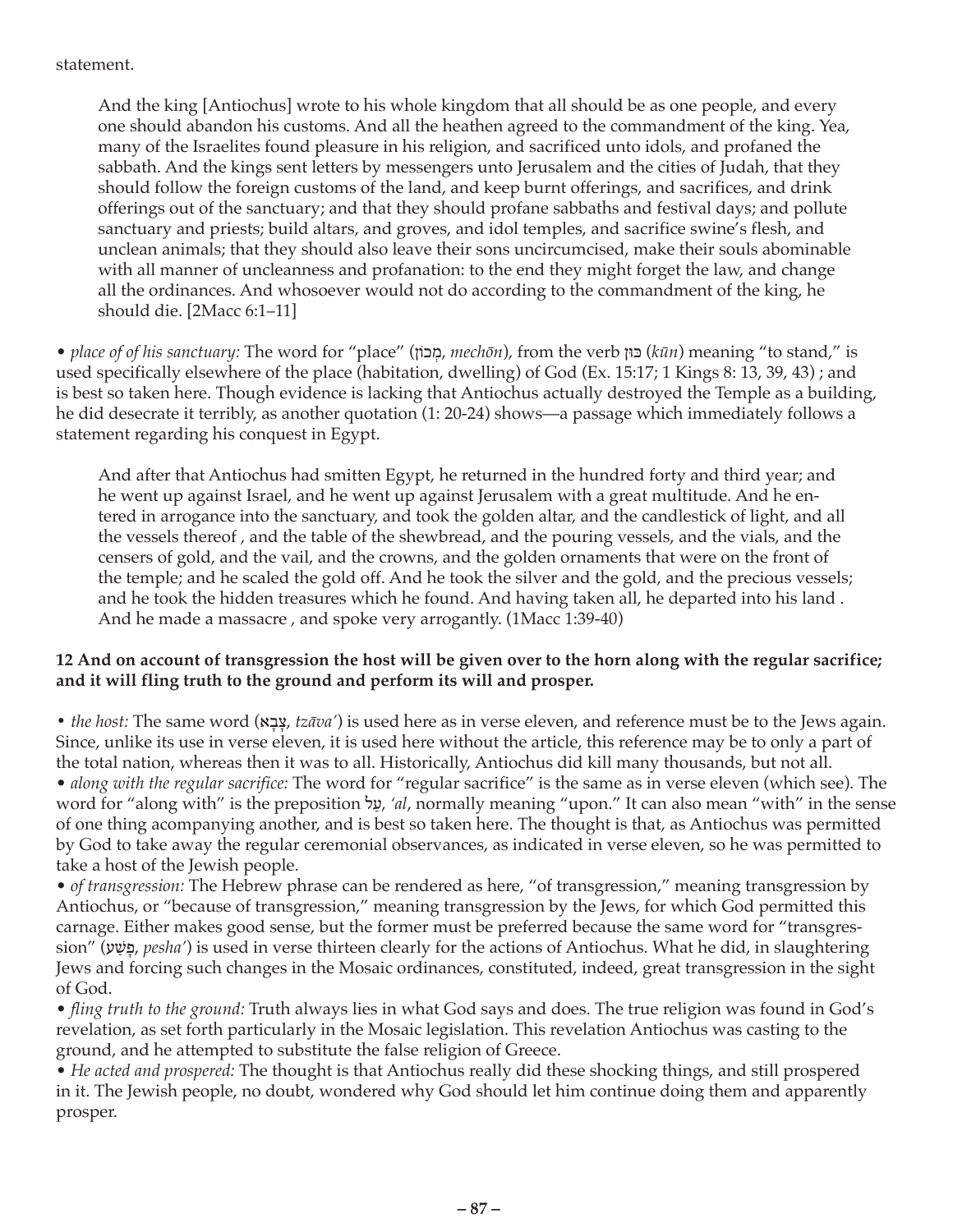## **13 Then I heard a holy one speaking, and another holy one said to that particular one who was speaking, "How long will the vision about the regular sacrifice apply, while the transgression causes horror, so as to allow both the holy place and the host to be trampled?"**

**•** *Then I heard***:** With these words Daniel returns to describing the vision proper. In verses eleven and twelve, he has described the activities of Antiochus as symbolized in the vision. Daniel heard two beings speaking, who apparently had not been in the vision before. They spoke about the activities of Antiochus, rather than about the horn itself. It may be that the two animals, the ram and goat, had faded from view as Daniel continued to look. The suggestion of some that the main speaker here is Gabriel (v. 16) is probably not correct, since the word for "one" in the phrase "one speaking" is indefinite in its designation, meaning "a certain one," or even "a so-and- so."

• *holy one… another holy one:* The two beings are simply called "holy ones ." The designation could refer to earthly saints as well as angels, but the latter must be in view here because of the knowledge displayed relative to the vision-knowledge brought certainly from God. The first one is the main speaker, being depicted in the act of speaking when interrupted by the second. He may have been enlarging on the meaning of the vision, particularly as to Antiochus' actions, prior to this point in the vision.

• *How long will the vision:* A paraphrase of this question reads: "How much time will elapse in the fulfillment of the destruction symbolized by the vision?" This question was probably much in Daniel's mind as well. An indication had been given concerning the duration of the Antichrist's persecution of God's people in the first vision ( 7: 25), and now an opportunity was provided for indicating the same, relative to Antiochus' perverted efforts.

• *The regular sacrifice… the transgression*: The word for "regular sacrifice" is the same as in verse eleven (which see). In this and the next element, the angel became more specific as to his question. The two parts of this element are to be taken together, with the first set off from the second for the sake of emphasis. Put more fully, the angel asked how long the transgression that brought desolation on the regular ceremonial observances would last. The word for "horror" (שׂמָם, *shomeim*) is a participle depicting Antiochus' transgressing activities in progress.

• *Sanctuary and host to be trampled:* The " sanctuary" is the Temple and the "host" the Jewish people once again. The word for "to be trampled" (מְרָמָס, *mirmās*) is a derivative of the verb used in verse ten, thus referring to the same basic idea. Antiochus wrought enormous havoc to the Temple and among the people.

## **14 He said to me, "For 2,300 evenings and mornings; then the holy place will be properly restored."**

**•** *He said to me:* The main versions (Septuagint, Syriac, Vulgate) have "to him," rather than " to me," as in the Hebrew. Since both the second angel and Daniel very likely heard the reply, the question as to which reading is best is relatively unimportant.

• *Unto two thousand three hundred evenings and mornings:* The angel's answer is a definite number of time units called "evening-mornings" (עֶרֶב בֹּקֶר, *'erev bōqer*), literally, "evening morning." Some expositors take the expression to mean 2,300 evenings and mornings totaled together, equaling only 1,150 full days. They find supporting evidence in the mention in the immediate context of regular offerings and the fact that the regular burnt-offerings came every evening and morning, asserting that the true intent is to designate 2,300 occasions of burnt-offerings. The commentary on verse eleven has shown , however, that all ceremonial observances are in view in the context, and not merely the regular offerings. These expositors also find evidence in the threeand-one-half-year figure of 7:25 showing that a period of 1,150 days is approximately that long (actually, 110 days short); but it has already been seen, when discussing Daniel's first vision, that the time period of 7: 25 refers to the activities of the Antichrist, whereas here Antiochus Epiphanes is concerned. Moreover, that two half-days are intended by the expression is not likely, in view of the order of mention: evening-morning, rather than morning- evening. The order of evening-morning suggests that part of the twenty-four-hour period at which one full day closes and a new one begins—a part which comes only once every twenty-four hours. Twenty-three hundred of these parts would mean the elapse of 2,300 full days. This manner of designating days is used only here in the Bible, but may have been suggested by the language of Genesis 1, where a similar phrase seems to carry basically the same idea.

 How are 2,300 days to be fitted into the history here concerned? The answer is that this amount of time was the duration of Antiochus' period of oppression of the Jews. Historical data available are insufficient for a